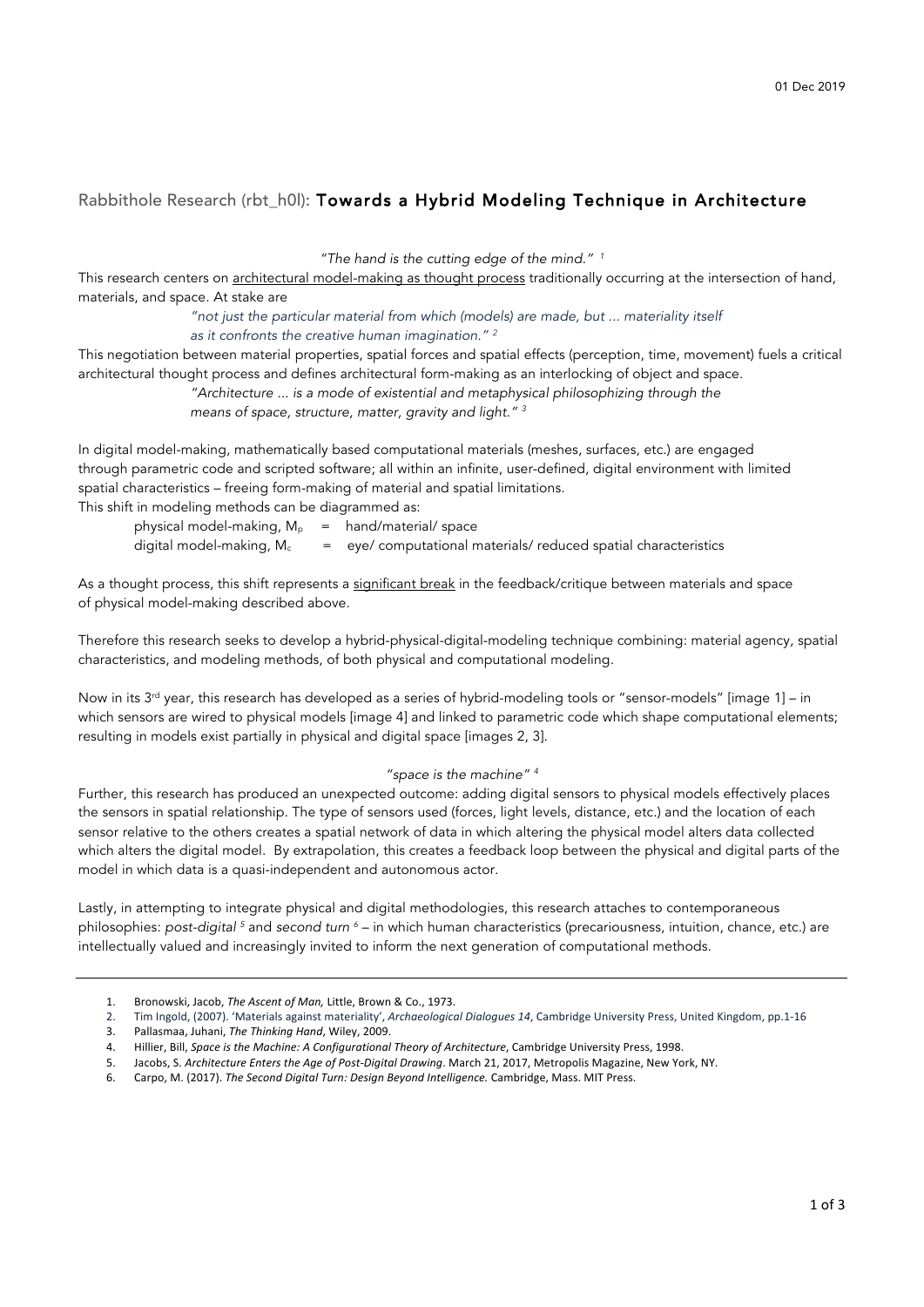

image 1 - hybrid modeling technique artifacts



image 2\_Hybrid Model Case Study 01



image 3\_Hybrid Model Case Study 02